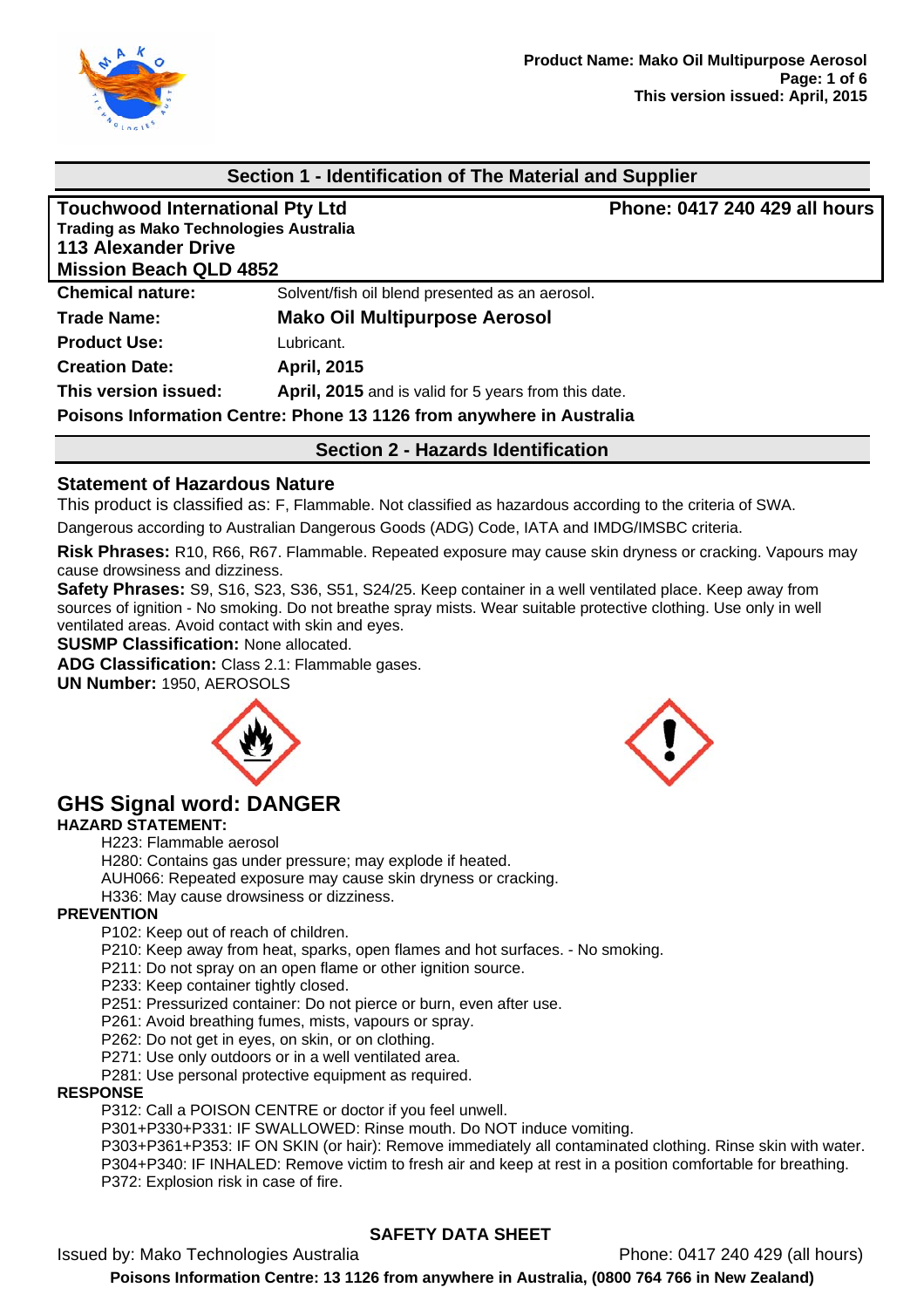

P370+P378: In case of fire, use carbon dioxide, dry chemical, foam, water fog. Water fog or fine spray is the preferred medium for large fires.

#### **STORAGE**

P403+P233: Store in a well-ventilated place. Keep container tightly closed.

P410+P412: Store below 30°C, protect from direct sunlight and do not expose to temperatures exceeding 50°C.

#### **DISPOSAL**

P501: Dispose of small quantities and empty containers by wrapping with paper and putting in garbage. For larger quantities, if recycling or reclaiming is not possible, use a commercial waste disposal service.

#### **Emergency Overview**

**Physical Description & Colour**: Clear, almost colourless liquid presented as an aerosol.

**Odour:** Characteristic fishy odour.

**Major Health Hazards:** repeated exposure may cause skin dryness or cracking, vapours may cause drowsiness and dizziness.

### **Potential Health Effects**

#### **Inhalation:**

**Short Term Exposure:** High vapour pressures may cause drowsiness and dizziness. In addition product may be mildly irritating, although unlikely to cause anything more than mild transient discomfort. Intentional misuse by deliberately concentrating and inhaling contents of aerosol containers can be harmful or fatal.

**Long Term Exposure:** Vapours may cause drowsiness and dizziness.

#### **Skin Contact:**

**Short Term Exposure:** Major health effect from this product is misuse of the aerosol function. If sprayed continuously on skin or in eyes, it can cause frostbite.

**Long Term Exposure:** Repeated exposure may cause skin dryness or cracking.

### **Eye Contact:**

Short Term Exposure: If sprayed directly in the eye, this product will irritate. If spraying is prolonged, it may cause damage through frostbite.

**Long Term Exposure:** No data for health effects associated with long term eye exposure.

#### **Ingestion:**

**Short Term Exposure:** Significant oral exposure is considered to be unlikely. However, this product may be irritating to mucous membranes but is unlikely to cause anything more than transient discomfort. **Long Term Exposure:** No data for health effects associated with long term ingestion.

### **Carcinogen Status:**

**SWA:** No significant ingredient is classified as carcinogenic by SWA. **NTP:** No significant ingredient is classified as carcinogenic by NTP.

**IARC:** No significant ingredient is classified as carcinogenic by IARC.

| <b>Section 3 - Composition/Information on Ingredients</b> |               |           |                                |         |
|-----------------------------------------------------------|---------------|-----------|--------------------------------|---------|
| <b>Ingredients</b>                                        | <b>CAS No</b> | Conc, %   | TWA $(mg/m^3)$ STEL $(mg/m^3)$ |         |
| Alkanes, C <sub>3-4</sub>                                 | 68475-59-2    | $10-30$   | not set                        | not set |
| Fish oil                                                  | 8016-13-5     | $10 - 30$ | not set                        | not set |
| Liquid hydrocarbons                                       | various       | to 100    | not set                        | not set |

This is a commercial product whose exact ratio of components may vary slightly. Minor quantities of other non hazardous ingredients are also possible.

The SWA TWA exposure value is the average airborne concentration of a particular substance when calculated over a normal 8 hour working day for a 5 day working week. The STEL (Short Term Exposure Limit) is an exposure value that may be equalled (but should not be exceeded) for no longer than 15 minutes and should not be repeated more than 4 times per day. There should be at least 60 minutes between successive exposures at the STEL. The term "peak "is used when the TWA limit, because of the rapid action of the substance, should never be exceeded, even briefly.

# **SAFETY DATA SHEET**

Issued by: Mako Technologies Australia Phone: 0417 240 429 (all hours) **Poisons Information Centre: 13 1126 from anywhere in Australia, (0800 764 766 in New Zealand)**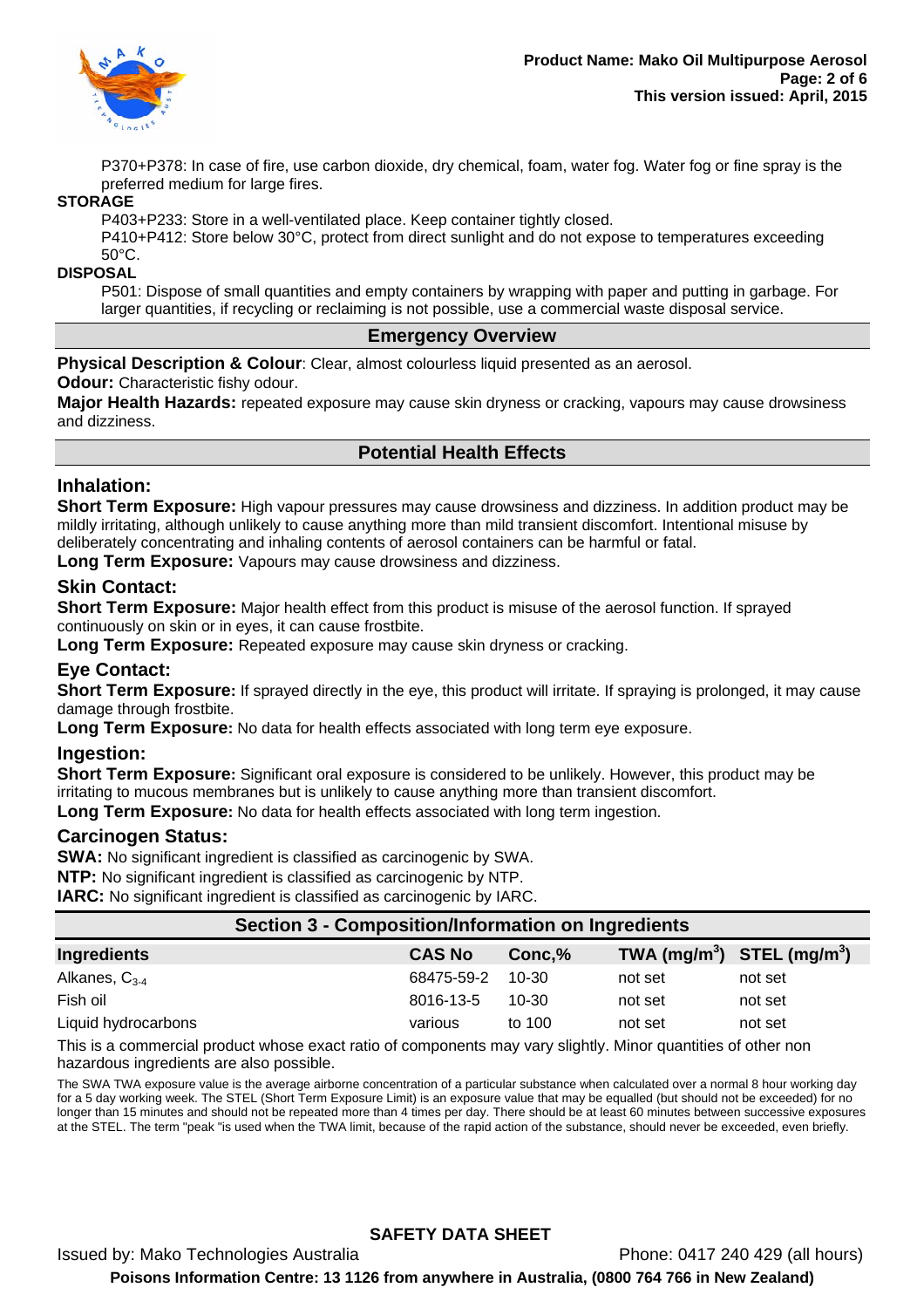

# **Section 4 - First Aid Measures**

### **General Information:**

You should call The Poisons Information Centre if you feel that you may have been poisoned, burned or irritated by this product. The number is 13 1126 from anywhere in Australia (0800 764 766 in New Zealand) and is available at all times. Have this SDS with you when you call.

**Inhalation:** No first aid measures normally required. However, if inhalation has occurred, and irritation has developed, remove to fresh air and observe until recovered. If irritation becomes painful or persists more than about 30 minutes, seek medical advice.

**Skin Contact:** Wash gently and thoroughly with water (use non-abrasive soap if necessary) for 5 minutes or until chemical is removed.

**Eye Contact:** No effects expected. If irritation does occur, flush contaminated eye(s) with lukewarm, gently flowing water for 5 minutes or until the product is removed. Obtain medical advice if irritation becomes painful or lasts more than a few minutes. Take special care if exposed person is wearing contact lenses.

**Ingestion:** If product is swallowed or gets in mouth, do NOT induce vomiting; wash mouth with water and give some water to drink. If symptoms develop, or if in doubt contact a Poisons Information Centre or a doctor.

### **Section 5 - Fire Fighting Measures**

**Fire and Explosion Hazards**: The major hazard in fires is usually inhalation of heated and toxic or oxygen deficient (or both), fire gases. There is a moderate risk of an explosion from this product if commercial quantities are involved in a fire. Firefighters should take care and appropriate precautions. Violent steam generation or eruption may occur upon application of direct water stream on hot liquids. Vapours from this product are heavier than air and may accumulate in sumps, pits and other low-lying spaces, forming potentially explosive mixtures. They may also flash back considerable distances.

Fire decomposition products from this product may be toxic if inhaled. Take appropriate protective measures. **Extinguishing Media:** In case of fire, use carbon dioxide, dry chemical, foam, water fog. Water fog or fine spray is the preferred medium for large fires. Try to contain spills, minimise spillage entering drains or water courses. **Fire Fighting:** If a significant quantity of this product is involved in a fire, call the fire brigade. There is a danger of a violent reaction or explosion if significant quantities of this product are involved in a fire. Recommended personal protective equipment is full fire kit and breathing apparatus.

| Flash point:                     | Below -10°C, (propellant), >63°C (liquid phase)        |
|----------------------------------|--------------------------------------------------------|
| <b>Upper Flammability Limit:</b> | Not available                                          |
| <b>Lower Flammability Limit:</b> | Not available                                          |
| <b>Autoignition temperature:</b> | No data.                                               |
| <b>Flammability Class:</b>       | Flammable Category 2 (GHS); Highly Flammable (AS1940). |
|                                  |                                                        |

### **Section 6 - Accidental Release Measures**

**Accidental release:** This product is sold in small packages, and the accidental release from one of these is not usually a cause for concern. For minor spills, clean up, rinsing to sewer and put empty container in garbage. Although no special protective clothing is normally necessary because of occasional minor contact with this product, it is good practice to wear impermeable gloves when handling chemical products. In the event of a major spill, prevent spillage from entering drains or water courses and call emergency services.

# **Section 7 - Handling and Storage**

**Handling:** Keep exposure to this product to a minimum, and minimise the quantities kept in work areas. Check Section 8 of this SDS for details of personal protective measures, and make sure that those measures are followed. The measures detailed below under "Storage" should be followed during handling in order to minimise risks to persons using the product in the workplace. Also, avoid contact or contamination of product with incompatible materials listed in Section 10.

**Storage:** Store in a cool (below 30°C), well ventilated area. Protect from direct sunlight. Make sure that surrounding electrical devices and switches are suitable. Check containers and valves periodically for leaks. If you keep more than 25kg of flammable gases, you are probably required to license the premises or notify your Dangerous Goods authority. If you have any doubts, we suggest you contact your Dangerous Goods authority in order to clarify your obligations. Check packaging - there may be further storage instructions on the label.

# **SAFETY DATA SHEET**

Issued by: Mako Technologies Australia Phone: 0417 240 429 (all hours) **Poisons Information Centre: 13 1126 from anywhere in Australia, (0800 764 766 in New Zealand)**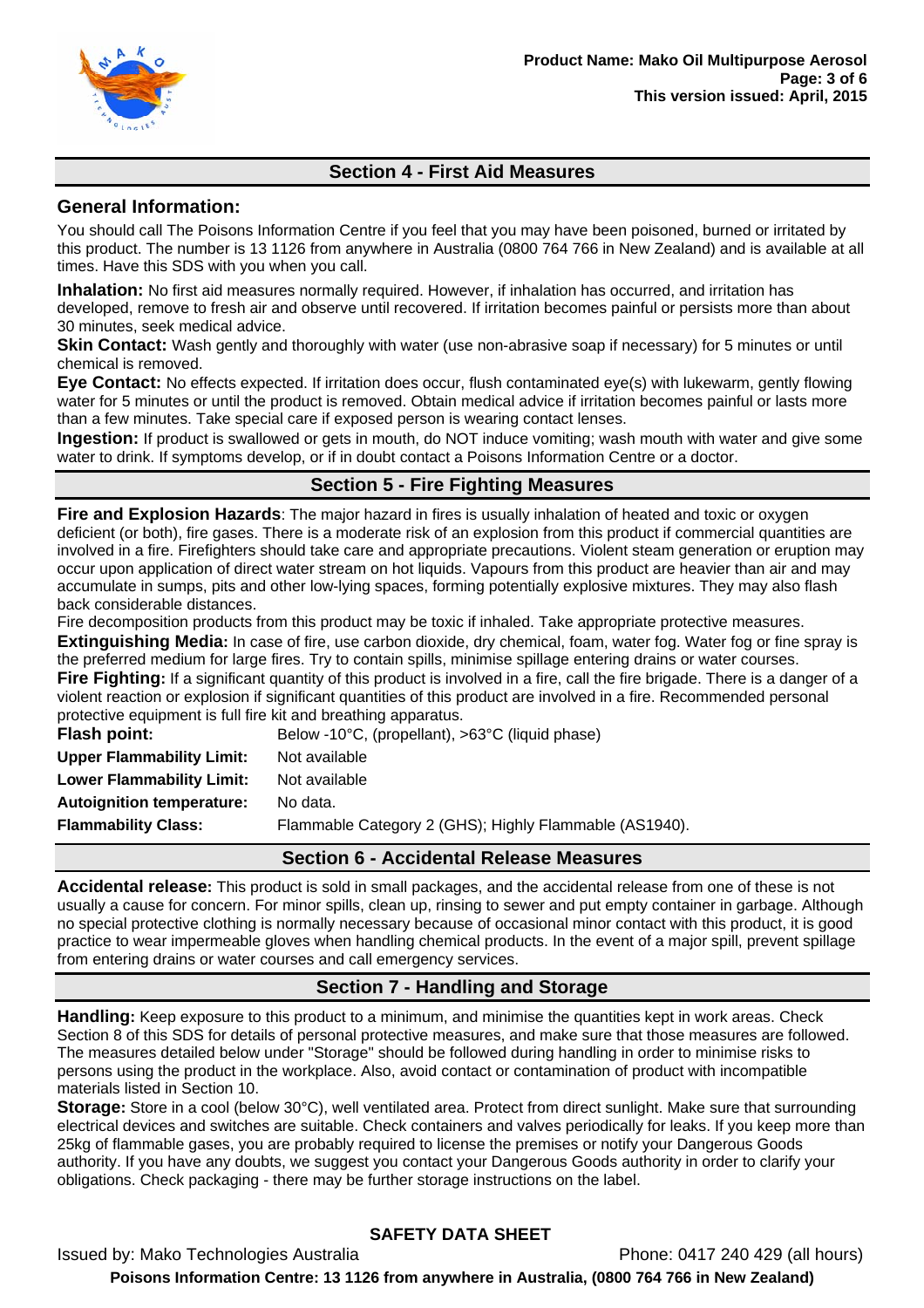

# **Section 8 - Exposure Controls and Personal Protection**

The following Australian Standards will provide general advice regarding safety clothing and equipment:

Respiratory equipment: **AS/NZS 1715**, Protective Gloves: **AS 2161**, Occupational Protective Clothing: AS/NZS 4501 set 2008, Industrial Eye Protection: **AS1336** and **AS/NZS 1337**, Occupational Protective Footwear: **AS/NZS2210**.

#### **SWA Exposure Limits TWA (mg/m<sup>3</sup>**

**) STEL (mg/m<sup>3</sup> )** 

Exposure limits have not been established by SWA for any of the significant ingredients in this product.

No special equipment is usually needed when occasionally handling small quantities. The following instructions are for bulk handling or where regular exposure in an occupational setting occurs without proper containment systems. **Ventilation:** No special ventilation requirements are normally necessary for this product. However make sure that the work environment remains clean and that vapours and mists are minimised.

**Eye Protection:** Eye protection such as protective glasses or goggles is recommended when this product is being used.

**Skin Protection:** You should avoid contact even with mild skin irritants. Therefore you should wear suitable impervious elbow-length gloves and facial protection when handling this product. See below for suitable material types.

**Protective Material Types:** There is no specific recommendation for any particular protective material type.

**Respirator:** Usually, no respirator is necessary when using this product. However, if you have any doubts consult the Australian Standard mentioned above. Otherwise, not normally necessary.

Safety deluge showers should, if practical, be provided near to where this product is being handled commercially.

### **Section 9 - Physical and Chemical Properties:**

| <b>Physical Description &amp; colour:</b> | Clear, almost colourless liquid presented as an aerosol.    |
|-------------------------------------------|-------------------------------------------------------------|
| Odour:                                    | Characteristic fishy odour.                                 |
| <b>Boiling Point:</b>                     | Not available.                                              |
| <b>Freezing/Melting Point:</b>            | No specific data. Liquid at normal temperatures.            |
| <b>Volatiles:</b>                         | No data.                                                    |
| <b>Vapour Pressure:</b>                   | No data.                                                    |
| <b>Vapour Density:</b>                    | No data.                                                    |
| <b>Specific Gravity:</b>                  | Approx 0.8-0.9                                              |
| <b>Water Solubility:</b>                  | Negligible.                                                 |
| pH:                                       | No data.                                                    |
| <b>Volatility:</b>                        | No data.                                                    |
| <b>Odour Threshold:</b>                   | No data.                                                    |
| <b>Evaporation Rate:</b>                  | No data.                                                    |
| <b>Coeff Oil/water Distribution:</b>      | No data                                                     |
| <b>Autoignition temp:</b>                 | No data.                                                    |
|                                           | $\overline{\phantom{a}}$<br>$\overline{\phantom{a}}$<br>- - |

**Section 10 - Stability and Reactivity** 

**Reactivity:** This product is unlikely to react or decompose under normal storage conditions. However, if you have any doubts, contact the supplier for advice on shelf life properties.

**Conditions to Avoid:** Store below 30°C, protect from direct sunlight and do not expose to temperatures exceeding 50°C. Keep away from sources of sparks or ignition. Any electrical equipment in the area of this product should be flame proofed.

**Incompatibilities:** oxidising agents.

**Fire Decomposition:** Combustion forms carbon dioxide, and if incomplete, carbon monoxide and possibly smoke. Water is also formed. Carbon monoxide poisoning produces headache, weakness, nausea, dizziness, confusion, dimness of vision, disturbance of judgment, and unconsciousness followed by coma and death. **Polymerisation:** This product will not undergo polymerisation reactions.

# **Section 11 - Toxicological Information**

**Local Effects:** 

**Target Organs:** There is no data to hand indicating any particular target organs.

# **SAFETY DATA SHEET**

Issued by: Mako Technologies Australia Phone: 0417 240 429 (all hours)

**Poisons Information Centre: 13 1126 from anywhere in Australia, (0800 764 766 in New Zealand)**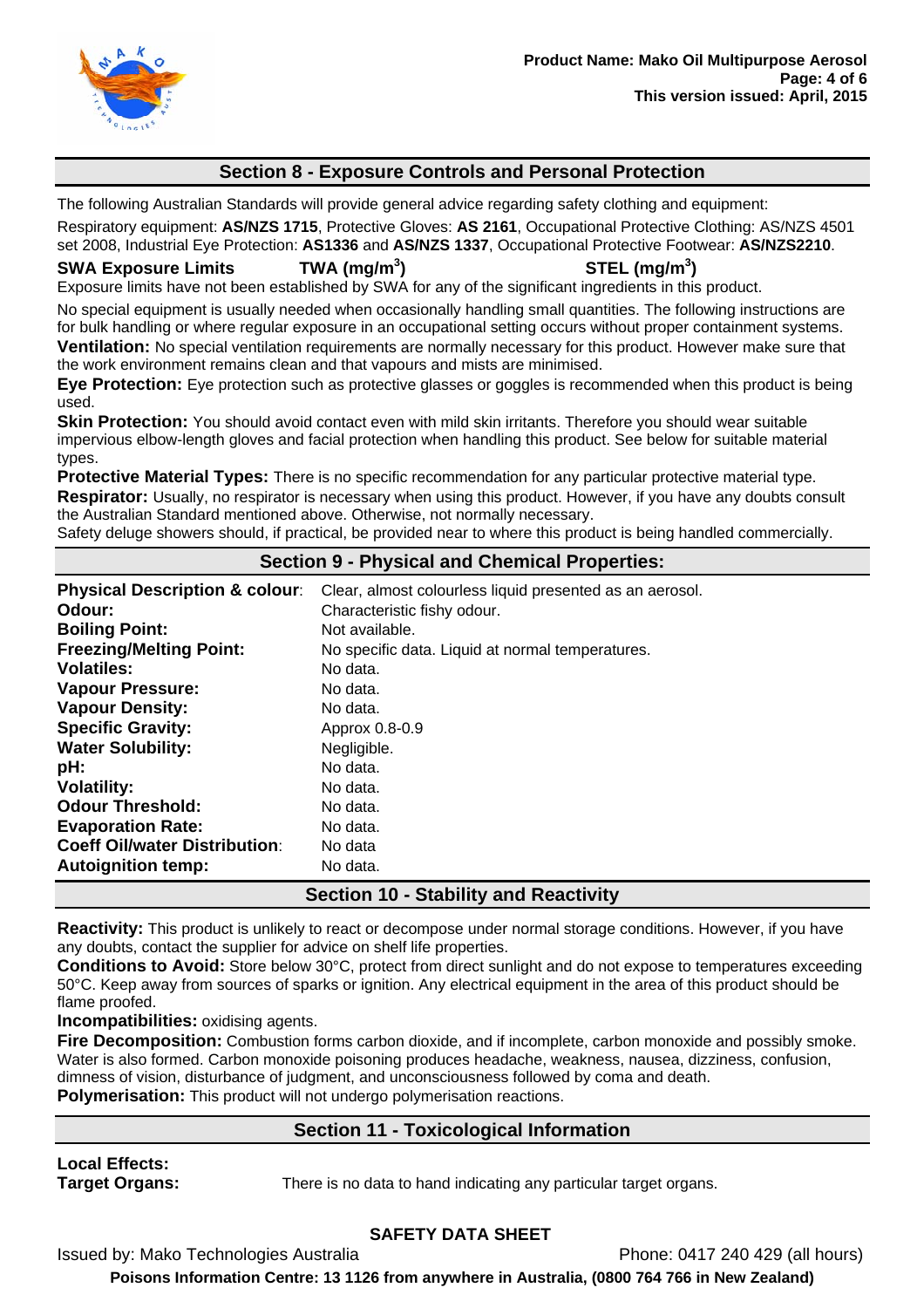

# **Classification of Hazardous Ingredients**

Ingredient **Risk Phrases** 

No ingredient mentioned in the HSIS Database is present in this product at hazardous concentrations.

# **Section 12 - Ecological Information**

This product is biodegradable. It will not accumulate in the soil or water or cause long term problems. Expected to not be an environmental hazard.

### **Section 13 - Disposal Considerations**

**Disposal:** Dispose of small quantities and empty containers by wrapping with paper and putting in garbage. For larger quantities, if recycling or reclaiming is not possible, use a commercial waste disposal service.

### **Section 14 - Transport Information**

**Dangerous according to Australian Dangerous Goods (ADG) Code, IATA and IMDG/IMSBC criteria.** 

**UN Number:** 1950, AEROSOLS **Hazchem Code:** 2YE **Special Provisions:** 63, 190, 277 **Limited quantities:** ADG 7 specifies a Limited Quantity value of 1000mL for this class of product. **Dangerous Goods Class:** Class 2.1: Flammable gases. **Packaging Group:** Not set **Packaging Method:** P003

Class 2.1 Flammable gases shall not be loaded in the same vehicle or packed in the same freight container with Classes 1 (Explosives), 3 (Flammable Liquids) (where both flammable liquids and flammable gases are in bulk), 4.1 (Flammable Solids), 4.2 (Spontaneously Combustible Substances), 4.3 (Dangerous When Wet Substances), 5.1 (Oxidising Agents), 5.2 (Organic Peroxides), and 7 (Radioactive Substances). They may however be loaded in the same vehicle or packed in the same freight container with Classes 2.2 (Non-flammable Non-Toxic gases), 3 (Flammable liquids except where both flammable liquids and flammable gases are in bulk), 6 (Toxic Substances), 8 (Corrosive Substances) 9 (Miscellaneous dangerous goods), Foodstuffs and foodstuff empties.

# **Section 15 - Regulatory Information**

**AICS:** All of the significant ingredients in this formulation are compliant with NICNAS regulations. The following ingredient: Liquid hydrocarbons, is mentioned in the SUSMP.

# **Section 16 - Other Information**

#### **This SDS contains only safety-related information. For other data see product literature.**

| <b>Acronyms:</b>    |                                                                                                                         |
|---------------------|-------------------------------------------------------------------------------------------------------------------------|
| <b>ADG Code</b>     | Australian Code for the Transport of Dangerous Goods by Road and Rail $(7^{in}$ edition)                                |
| <b>AICS</b>         | Australian Inventory of Chemical Substances                                                                             |
| <b>SWA</b>          | Safe Work Australia, formerly ASCC and NOHSC                                                                            |
| <b>CAS number</b>   | <b>Chemical Abstracts Service Registry Number</b>                                                                       |
| <b>Hazchem Code</b> | Emergency action code of numbers and letters that provide information to emergency<br>services especially fire fighters |
| <b>IARC</b>         | International Agency for Research on Cancer                                                                             |
| <b>NOS</b>          | Not otherwise specified                                                                                                 |
| <b>NTP</b>          | National Toxicology Program (USA)                                                                                       |
| <b>R-Phrase</b>     | <b>Risk Phrase</b>                                                                                                      |
| <b>SUSMP</b>        | Standard for the Uniform Scheduling of Medicines & Poisons                                                              |
| <b>UN Number</b>    | United Nations Number                                                                                                   |
|                     | THIS SDS SHIMMARISES OHR REST KNOWLEDGE OF THE HEALTH AND SAFETY HAZARD INFORMATION OF THE RRODHOT AND HOM              |

THIS SDS SUMMARISES OUR BEST KNOWLEDGE OF THE HEALTH AND SAFETY HAZARD INFORMATION OF THE PRODUCT AND HOW TO SAFELY HANDLE AND USE THE PRODUCT IN THE WORKPLACE. EACH USER MUST REVIEW THIS SDS IN THE CONTEXT OF HOW THE PRODUCT WILL BE HANDLED AND USED IN THE WORKPLACE.

IF CLARIFICATION OR FURTHER INFORMATION IS NEEDED TO ENSURE THAT AN APPROPRIATE RISK ASSESSMENT CAN BE MADE, THE USER SHOULD CONTACT THIS COMPANY SO WE CAN ATTEMPT TO OBTAIN ADDITIONAL INFORMATION FROM OUR SUPPLIERS

# **SAFETY DATA SHEET**

Issued by: Mako Technologies Australia Phone: 0417 240 429 (all hours)

**Poisons Information Centre: 13 1126 from anywhere in Australia, (0800 764 766 in New Zealand)**